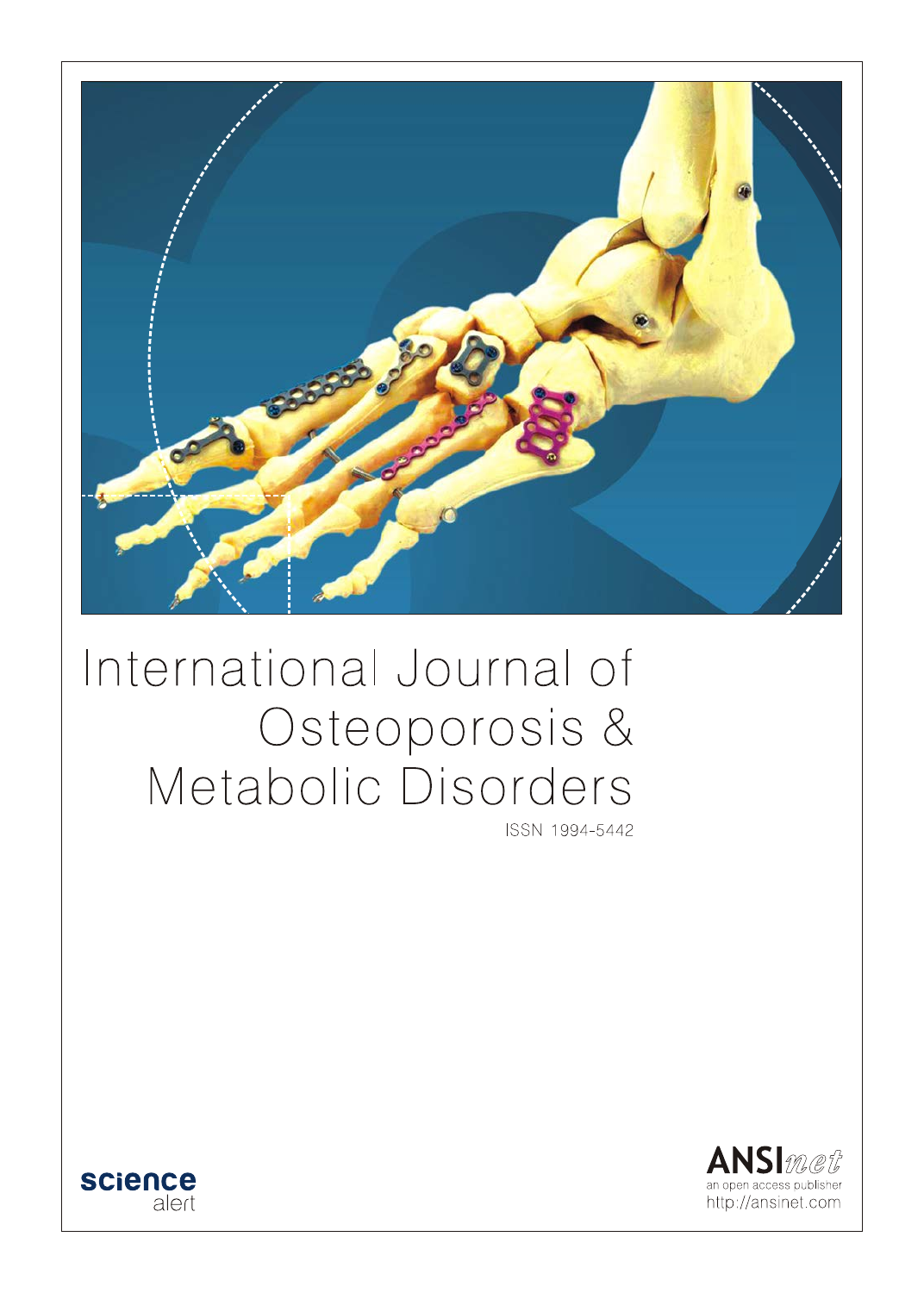ISSN 1994-5442 DOI: 10.3923/ijom.2017.1.9



## **Research Article Low Dose** *Marantodes pumilum* **Leaf and Roots Extracts Preserved Bone Structure in Ovariectomized Rats**

Tijjani Rabiu Giaze, Ahmad Nazrun Shuid, Ima Nirwana Soelaiman, Norliza Muhammad and Norazlina Mohamed

Department of Pharmacology, Faculty of Medicine, Universiti Kebangsaan Malaysia, Kuala Lumpur, Malaysia

### Abstract

Background: Marantodes pumilum var. alata, a phytoestrogen-rich herb, has been reported to exert protection on bone of estrogen-deficient animals against osteoporosis. However, comparative osteo-protective activity of its leaf and root extracts has not been fully elucidated. **Objective:** The aim of this study was to investigate and compare the osteo-protective effects of aqueous leaf and root extracts of Marantodes pumilum var alata in ovariectomized rat model. Methodology: Twenty-seven female rats were divided into nine groups: sham-operated (Sham); ovariectomized control (OVXC); 64.5 µg kg<sup>-1</sup> day<sup>-1</sup> estrogen treatment (ERT); 20 mg kg<sup>-1</sup> day<sup>-1</sup> (MPv20), 50 mg kg<sup>-1</sup> day<sup>-1</sup> (MPv50) and 100 mg kg<sup>-1</sup> day<sup>-1</sup> (MPv100) doses leaf extract treatments and; 20 mg kg<sup>-1</sup> day<sup>-1</sup> (MPr20), 50 mg kg<sup>-1</sup> day<sup>-1</sup> (MPr50) and 100 mg kg<sup>-1</sup> day<sup>-1</sup> (MPr100) doses root extract treatment groups. After 8 weeks treatment period, the left femora were excised and investigated using Micro-computed tomography (µ-CT). Results were analysed using one-way ANOVA and Tukey's post hoc test. Results: The MPv20, MPv50 and MPr20 groups showed significantly higher (p<0.05) bone mineral density on the trabecular bone while all treatment groups recorded significantly higher (p<0.05) tissue mineral density on the cortical bone when compared with OVXC group. Trabecular bone number and separation were significantly higher and lower (p<0.05), respectively, in both MPv20 and MPr20 groups. Significantly higher (p<0.05) cortical bone area fraction and thickness in MPv20 group and medullary area in MPr20 group were observed. Conclusion: Lower dose (20 mg kg<sup>-1</sup> day<sup>-1</sup>) of both leaf and root extracts of *Marantodes pumilum* var alata preserved bone mineral density and micro-architecture of estrogen-deficient rats better than higher doses.

Key words: Marantodes pumilum, micro-computed tomography, bone, ovariectomy, phytoestrogens

Received: September 20, 2016 Accepted: November 18, 2016 Published: December 15, 2016

Citation: Tijjani Rabiu Giaze, Ahmad Nazrun Shuid, Ima Nirwana Soelaiman, Norliza Muhammad and Norazlina Mohamed, 2017. Low dose Marantodes pumilum leaf and roots extracts preserved bone structure in ovariectomized rats. Int. J. Osteoporosis Metab. Disorders, 10: 1-9.

Corresponding Author: Norazlina Mohamed, Department of Pharmacology, Universiti Kebangsaan Malaysia Medical Center, Jalan Yaacob Latif, 56000 Cheras, Kuala Lumpur, Malaysia Tel: 603-91459577 Fax: 603-91459547

Copyright: © 2017 Tijjani Rabiu Giaze et al. This is an open access article distributed under the terms of the creative commons attribution License, which permits unrestricted use, distribution and reproduction in any medium, provided the original author and source are credited.

Competing Interest: The authors have declared that no competing interest exists.

Data Availability: All relevant data are within the paper and its supporting information files.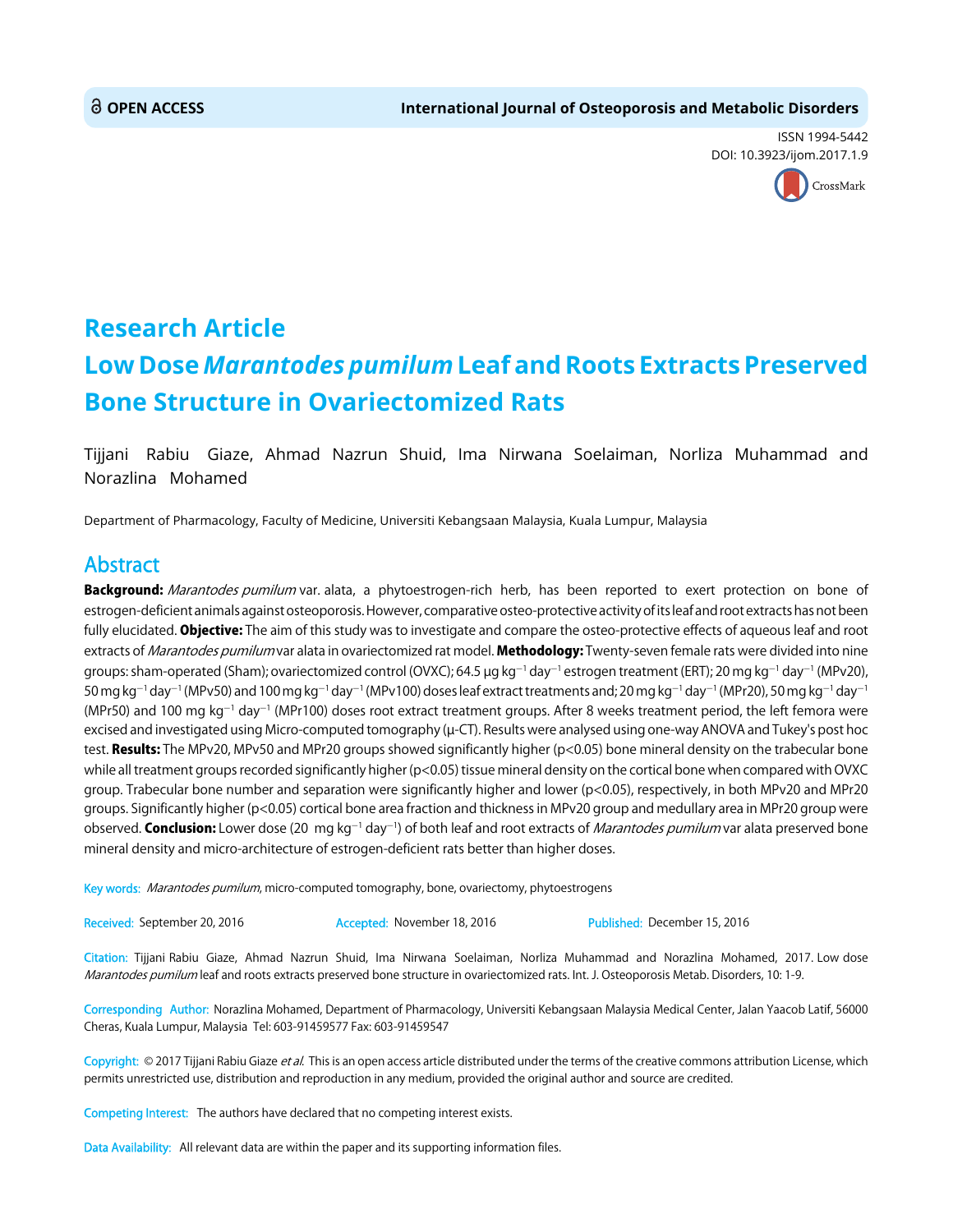#### INTRODUCTION

Due to remarkable increase in population of older people, chronic non-communicable diseases such as arthritis, diabetes, dementia, glaucoma and osteoporosis are now the major cause of death in the elderly $1,2$ . Osteoporosis is a medical condition characterized by deterioration of bone micro-architectural structure and loss of bone mass causing decreased bone strength and increased risk of fracture<sup>3,4</sup>. It is said to be clinically present when Bone Mineral Density (BMD) falls more than 2.5 Standard Deviation (SD) below the standard reference for maximum bone mineral density of young adult female<sup>5</sup>. In postmenopausal women, it is thought to be due to estrogen deficiency that follows cessation of ovarian function. It was reported to affect approximately 200 million women worldwide and 1 in every 3 women older than 50 years will experience osteoporosis-related fracture<sup>6,7</sup>. Higher incidence of osteoporosis in women than in their male counterpart has been reported to be due to a sharp increase in bone turnover activities (remodeling) following onset of menopause8,9. A higher prevalence of osteoporosis, which may be attributed to lower body mass index and height, was reported in Asian population than in Western and African populations<sup>10</sup>.

Estrogen Replacement Therapy (ERT), a gold standard treatment for post-menopausal osteoporosis<sup>11,12</sup>, was reported to cause improvement in bone mineral density, decrease in bone loss and a consequent decrease in fracture risk<sup>4</sup>. However, following research outcomes of increased risk of breast cancer, pulmonary edema, stroke, colorectal cancer, endometrial cancer, hip fracture and death associated with chronic use of ERT13-15, experts have argued that its use should be reserved for management of pressing menopausal symptoms such as hot flashes<sup>16</sup>. A number of other drugs such as vitamin D and calcium supplementation, bisphosphonate, calcitonin, Selective Estrogen-Receptor Modulator (SERM), anabolic steroids, parathyroid hormone, phytoestrogens and isoflavonoids have recorded decreased risk of bone fracture and are recommended as alternative to ERT for management of post-menopausal osteoporosis<sup>17,4</sup>. So far, these agents have not been shown to match the clinical outcome of estrogen replacement therapy and are also reported to be associated with debilitating side effects<sup>18</sup>. Consequently, there is an increased demand in alternative and complementary medicine by post-menopausal women<sup>19</sup>. In view of these challenges there is need for further research in pursuant of a safe and effective alternative to ERT.

Marantodes pumilum var. alata [synonyms: Labisia pumila (Blume) Fern.-Vill; Labisia pumila (Blume) Mez; Ardisia pumila

Blume] is a herb belonging to family Myrsinaceae<sup>20</sup>. It is popularly known as the queen of herbs (Kacip Fatimah) in Malaysia where it is widely cultivated and used in traditional medicine as medication for women health. It was reported to possess phytoconstituents such as quercetin, myricetin, kaempferol, syringic acid, vanillic acid and gallic acid with estrogen-like biological activities (phytoestrogens)<sup>21-25</sup>. Previous pharmacological studies have reported osteoprotective effects of its root and whole plant extracts on the femur bone of estrogen-deficient rats<sup>26,27</sup>. In view of phytochemical reports of varying nature and possibly amount of phytoestrogen content in the leaf and root parts of Marantodes pumilum var. alata current study is designed to further investigate the comparative osteo-protective properties of its leaf and root extracts in post-menopausal osteoporosis rat model using micro-computed tomography (µ-CT) to measure changes in bone morphometric parameters as well as bone and tissue mineral densities (BMD and TMD) in the trabecular and cortical bone, respectively. This study will shed some light on the different effects exerted by the different parts of the plant. This will in future enable optimum use of the plant in alternative therapy of postmenopausal osteoporosis.

#### MATERIALS AND METHODS

Plant material: The leaves and roots of the *Marantodes* pumilum var. alata variety of the plant were collected from a cultivated site, Delima Jelita Herbs, in Kedah, Malaysia and identified at the herbarium of Department of Biological Sciences and Natural Resources, Universiti Kebangsaan Malaysia where voucher specimens were prepared and deposited (UKM-HF131). Collected leaf and root specimens were garbled, dried, ground and individually extracted by reflux method at 60 $^{\circ}$ C for 2 h with distilled water at a plant-towater ratio of 1:10 and 1:15 for roots and leaves, respectively. The resultant extracts were then freeze-dried to give a dry extract and then stored (at -20 $^{\circ}$ C) for experimental use.

Animal treatment: Twenty-seven healthy female Sprague-Dawley rats (aged 4-5 months and weighing 200-250 g) were obtained from the Laboratory Animal Unit, Universiti Kebangsaan Malaysia (UKM) and grouped according to the experimental design ( $n = 3$ ). They were housed in plastic cages (at  $25\pm3$ °C, natural day-night cycle and humidity) and given free access to standard diet, Gold Coin, Selangor-Malaysia (containing 0.97% calcium, 0.85% phosphorus and 1.05 IU  $g^{-1}$  of Vitamin D3) and filtered tap water ad libitum. Before commencement of the study, the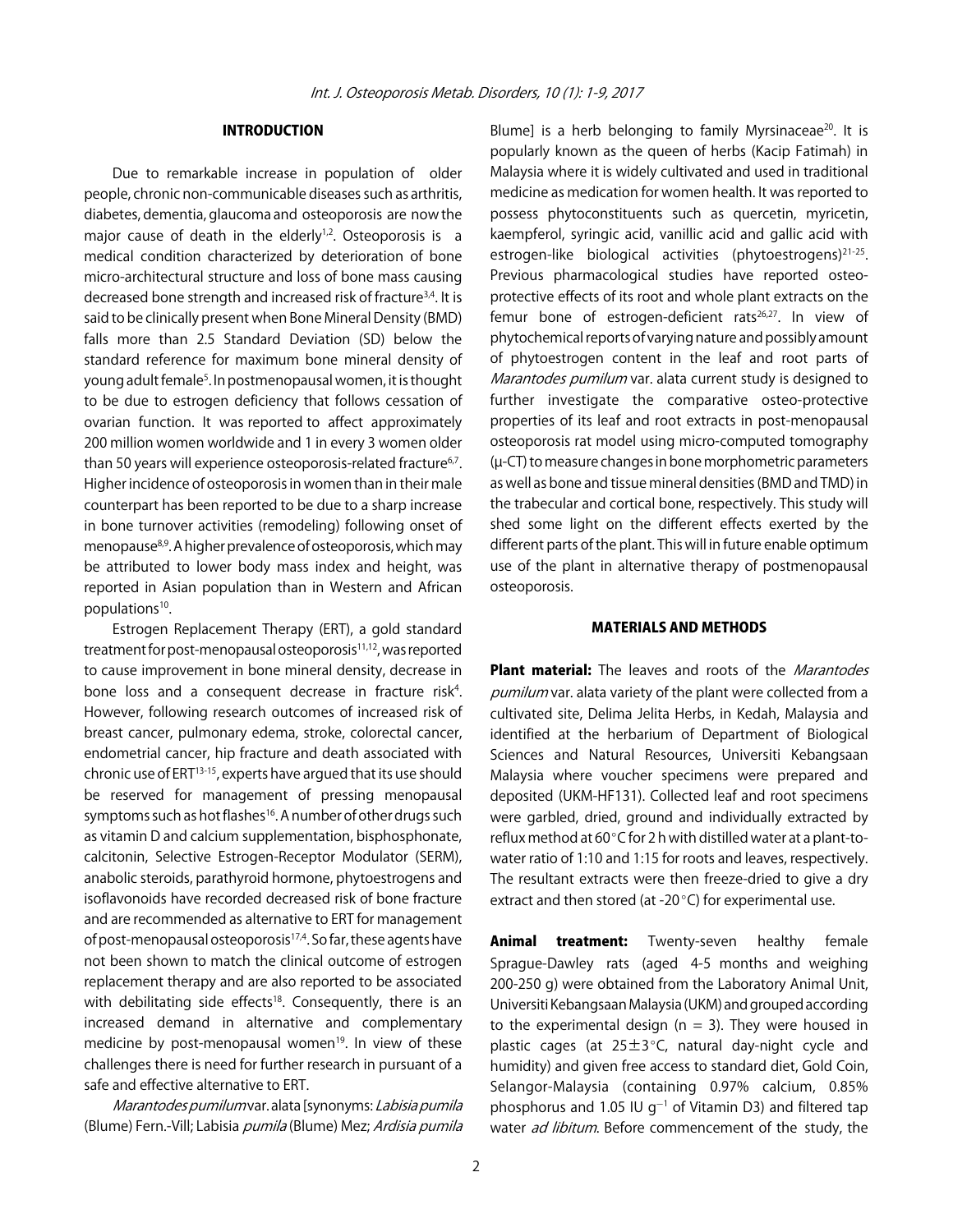animals were allowed to acclimatize to the laboratory environment for 7 days. Appropriate doses of plant extracts (Marantodes pumilum) and standards (estrogen-Premarin®) were freshly prepared in deionized water and administered to animals as oral gavages (0.1 mL/100 g) on daily basis for 8 weeks.

**Study design:** Twenty-seven rats were divided into nine groups  $(n = 3)$ : sham-operated (Sham), ovariectomized control (OVXC), Estrogen treatment (ERT) that received 64.5  $\mu$ g kg $^{-1}$  day $^{-1}$  dose of estrogen (Premarin®; leaf extract treatments, MPv20, MPv50 and MPv100, that received 20, 50 and 100  $mg$  kg<sup>-1</sup> day<sup>-1</sup> doses plant leaf extract, respectively and root extract treatments, MPr20, MPr50 and MPr100, that received 20, 50 and 100  $\,$  mg kg<sup>-1</sup> day<sup>-1</sup> doses of plant root extract, respectively. All animals, except the sham-operated group, were ovariectomized. Plant extracts and standard drug (estrogen) were administered as oral gavages for a predetermined period of 8 weeks<sup>28</sup>. In the course of treatment, animal body weight changes were monitored using electronic balance (Fisher Scientific, Model No. 51100213). After treatment, animals were sacrificed and left femora were then excised and investigated for changes in bone morphometric parameters and mineral densities using micro-computed tomography (Skyscan 1076). This study was approved by the Universiti Kebangsaan Malaysia Animal Ethics Committee, UKMAEC (FP/FAR/2016/ NORAZLINA/28-JAN./720- JAN.-2016-DEC.-2017) and conducted in accordance with the US guidelines on laboratory animal use and care as contained in National Institutes of Health (NIH) publication, 2015.

**Ovariectomy:** The method described by Kajuria *et al.*<sup>29</sup> with slight modification, was adopted. Animals were anesthetized with 0.1 mL/100 g dose of a mixture of ketamine (80 mg  $kg^{-1}$ ) and xylazine (10 mg  $kg^{-1}$ ), intraperitoneally. The abdominal area was shaved with an electronic clipper and cleaned with 70% alcohol. A small peritoneal incision measuring 0.4-0.6 cm was made vertically on the outer skin with surgical scalpel blade no. 11 on the middle part of the abdomen between the 2nd and 3rd nipples. Through the incisional opening, the underlining muscle tissue was incised vertically to create 0.3 cm opening through which surrounding adipose tissue was pulled out to expose underlying uterine tube that branches right and left. The right and left ovaries were then exteriorized by gentle retraction and cut-off. The uterine horns were then returned to the peritoneal cavity and wound was sutured in two layers (muscle and skin) and disinfected with povidone iodine solution. Animals were allowed for a post-operative healing period of two weeks before commencement of treatment.

**Bone sample collection:** At the end of 8 weeks treatment period, rats were humanely sacrificed using cervical dislocation technique and their left femora were dissected using surgical blade (No. 11) and scissors. Dissected bones were cleansed of all surrounding soft tissues, wrapped with sterile gauze soaked in phosphate buffer solution and stored at  $-80^{\circ}$ C.

Computed tomography analysis: Micro-computed tomography investigation was done on dissected left femora ex vivo using micro-computed tomography (µ-CT) machine (Skyscan 1076, serial no. 09G02065). Each bone sample was covered with a paraffin wax sheath and placed in sample holder for scanning using a scanner system (Skyscan 1076 G015619) at a mode of 9  $\mu$ m voxel size, 82 kVp voltage, 112  $\mu$ A current, 0.5 mm AL filter, 4000 $\times$ 2672 resolution, 2050 exposure and  $0.8^\circ$  rotation<sup>30</sup>. The scanning Region of Interest (ROI) was set at 1.5 mm beneath the growth plate and extending 2.0 mm towards the proximal directionof the distal femora31. Scanned X-ray images were then reconstructed using NRecon Skyscan software. Reconstructed images were then processed and analyzed with 3D Skyscan analyzer software (CTAN) at ROI of 200 slices from an offset of 100 slices from a reference slice to obtain bone mineral densities and quantitative morphometric parameters of both trabecular and cortical bone. Bone Mineral Density (BMD) and Tissue Mineral Density (TMD) of trabecular and cortical bone, respectively, were determined by measuring and comparing attenuation values of the test to a phantom rod containing known density of calcium hydroxyapatite. On the trabecular bone, morphometric parameters: bone volume fraction (BV/TV), trabecular thickness, trabecular separation and trabecular number were determined while on the cortical bone, medullary area, average cortical bone area fraction and average cortical thickness were measured.

Statistical analysis: All results obtained were expressed as Mean±SEM. Analysis was done using SPSS software (version 20). Results were first tested for normality of distribution using Kolmogorov-Smirnov test before analysis with one-way analysis of variance (ANOVA) and Tukey's post hoc test<sup>26</sup>. Only results with difference at  $p<0.05$  were considered significant.

#### RESULTS

**Bone and tissue mineral density: Bone Mineral Densities** (BMD) were significantly higher (p<0.05) in MPv20, MPv50 and MPr20 treatment groups than in OVXC group (Fig. 1). On the cortical bone, sham, ERT and all doses of leaf and root extracts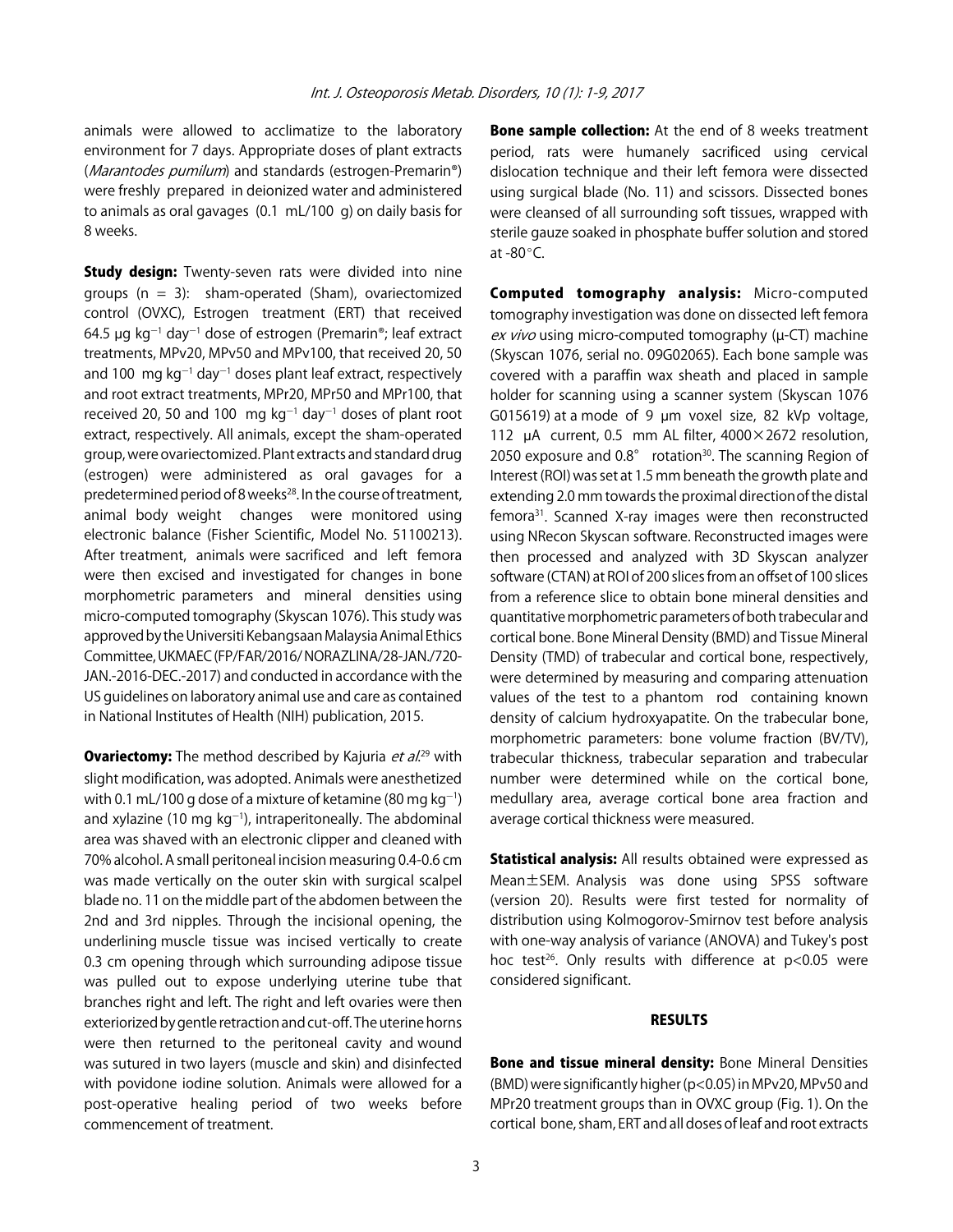Int. J. Osteoporosis Metab. Disorders, 10 (1): 1-9, 2017



#### Fig. 1: Effects of aqueous leaf and root extracts of *Marantodes pumilum* var. alata on bone mineral density of femora in ovariectomized rats

Values are expressed as Mean±SEM. \*Significant difference from OVXC group (p<0.05), Sham: Sham-operated group, OVXC: Ovariectomized control group, ERT: Estrogen treatment group, MPv20: 20 mg kg<sup>-1</sup> Marantodes pumilum leaf treatment group, MPv50: 50 mg kg<sup>-1</sup> Marantodes pumilum leaf treatment group, MPv100: 100 mg kg<sup>-1</sup> Marantodes pumilum leaf treatment group, MPr20: 20 mg kg<sup>-1</sup> Marantodes pumilum root treatment group, MPr50: 50 mg kg<sup>-1</sup> Marantodes pumilum root treatment group and MPr100: 100 mg kg<sup>-1</sup> Marantodes pumilum root treatment group



#### Fig. 2: Effects of aqueous leaf and root extracts of *Marantodes pumilum* var. alata on tissue mineral density of femora in ovariectomized rats

Values expressed as Mean±SEM. \*Significant difference from OVXC group (p<0.05), Sham: Sham-operated group, OVXC: Ovariectomized control group, ERT: Estrogen treatment group, MPv20: 20 mg kg<sup>-1</sup> Marantodes pumilum leaf treatment group, MPv50: 50 mg kg<sup>-1</sup> Marantodes pumilum leaf treatment group, MPv100: 100 mg kg<sup>-1</sup> Marantodes pumilum leaf treatment group, MPr20: 20 mg kg<sup>-1</sup> Marantodes pumilum root treatment group, MPr50: 50 mg kg<sup>-1</sup> Marantodes pumilum root treatment group and MPr100: 100 mg kg<sup>-1</sup> Marantodes pumilum root treatment group

Table 1: Effects of Marantodes pumilum var. alata aqueous leaf and root extract on morphometric parameters of trabecular bone of Sprague-Dawley rat's femora Treatment groups

| Parameters                 | Sham                          | OVXC            | ERT                           | MPv20                | MP <sub>v50</sub> | MPv100          | MPr20                           | MPr50           | MPr100          |  |
|----------------------------|-------------------------------|-----------------|-------------------------------|----------------------|-------------------|-----------------|---------------------------------|-----------------|-----------------|--|
| Bone volume fraction (%)   | $14.64 \pm 2.01$ <sup>*</sup> | $9.00 \pm 4.26$ | $16.42 \pm 1.92$ <sup>*</sup> | $10.59 \pm 4.02$     | $8.21 \pm 2.47$   | $7.10 \pm 2.78$ | $21.66 \pm 7.27$ <sup>*,a</sup> | $7.35 + 2.45$   | $6.13 \pm 1.36$ |  |
| Trabecular number (1/mm)   | $2.51 \pm 0.37$               | $0.98 \pm 0.18$ | $2.46 \pm 0.24^*$             | $2.30 \pm 0.61'$     | $1.60 \pm 0.25$   | $1.40 + 0.50$   | $2.98 \pm 0.85^*$               | $1.56 \pm 0.70$ | $1.01 \pm 0.19$ |  |
| Trabecular thickness (mm)  | $0.07 \pm 0.00$               | $0.06 \pm 0.01$ | $0.07 + 0.00$                 | $0.07 \pm 0.01$      | $0.00 \pm 0.00$   | $0.00 \pm 0.00$ | $0.0 + 0.00$                    | $0.06 \pm 0.04$ | $0.06 \pm 0.00$ |  |
| Trabecular separation (mm) | $0.27\pm0.02$ *, b            | $0.87 \pm 0.30$ | $0.27 \pm 0.05^{*}$           | $0.38 \pm 0.10^{*b}$ | $0.71 \pm 0.17$   | $0.88 + 0.28$   | $0.25 + 0.04^{*}$               | $0.50 + 0.12$   | $0.58 + 0.09$   |  |
|                            |                               |                 |                               |                      |                   |                 |                                 |                 |                 |  |

Values expressed as Mean $\pm$ SEM. \*Significant difference from OVXC group. ªSignificant difference from MPv20, MPv50, MPv100, MPr50 and MPr100 groups. <sup>b</sup>Significant difference from MPv50, MPv100, MPr50 and MPr100 groups (p<0.05, ANOVA), Sham: Sham-operated group, OVXC: Ovariectomized control group, ERT: Estrogen treatment group, MPv20: 20 mg kg<sup>-1</sup> Marantodes pumilum leaf treatment group, MPv50: 50 mg kg<sup>-1</sup> Marantodes pumilum leaf treatment group, MPv100: 100 mg kg<sup>-1</sup> *Marantodes pumilum* leaf treatment group, MPr20: 20 mg kg<sup>-1</sup> *Marantodes pumilum* root treatment group, MPr50: 50 mg kg<sup>-1</sup> *Marantodes pumilum* root treatment group and MPr100: 100 mg kg<sup>-1</sup> *Marantodes pumilum* root treatment group

showed significantly higher (p<0.05) Tissue Mineral Densities (TMD) when compared with the OVXC group (Fig. 2).

Trabecular bone morphometry: To an extent similar to ERT and Sham groups, both MPv20 and MPr20 groups showed significantly higher (p<0.05) trabecular number and lower trabecular separation when compared with OVXC group (Table 1). MPr20 group also showed significantly higher Bone volume fraction (BV/TV) when compared with Sham, ERT, OVXC and other treatment groups (p<0.05), but no difference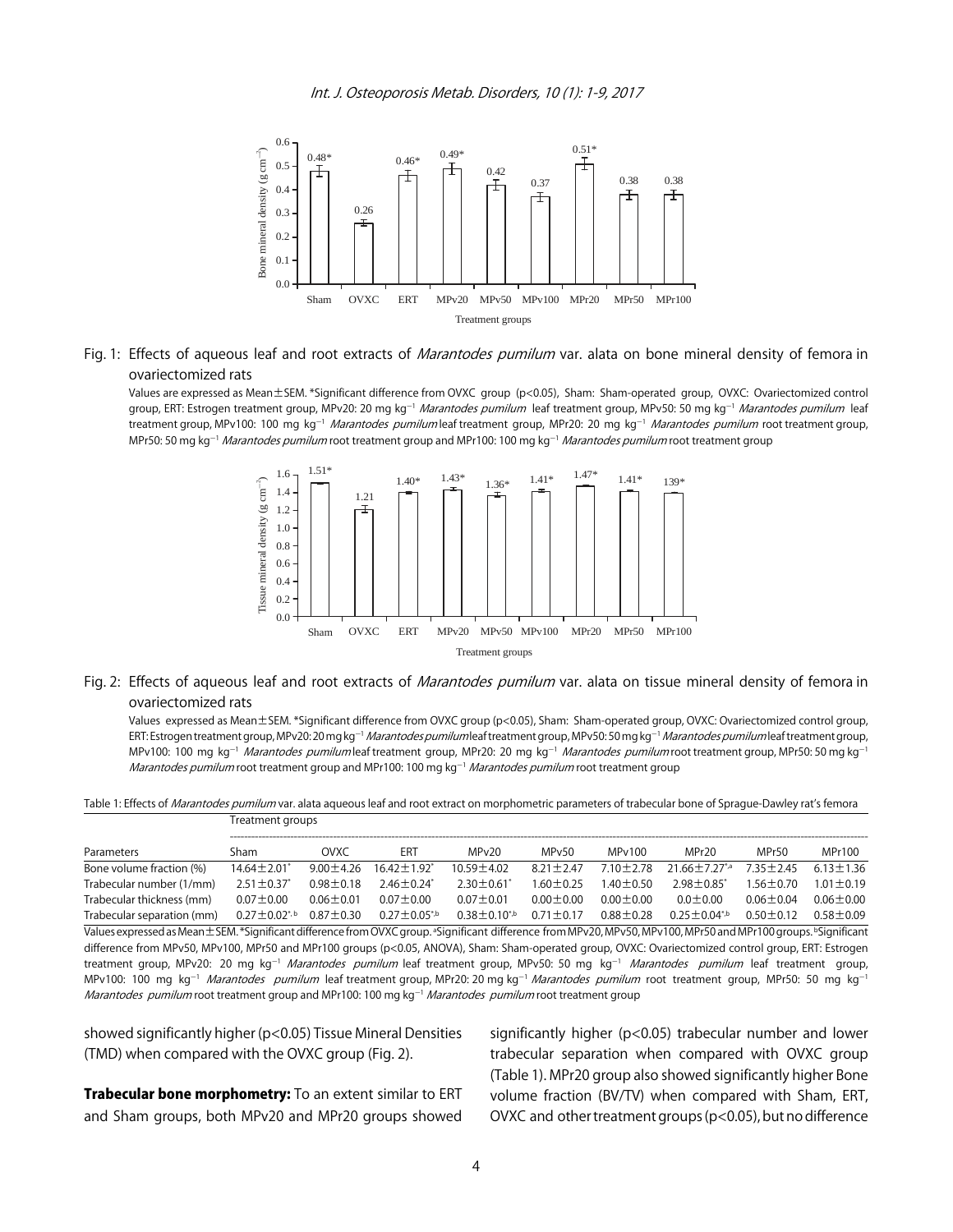

Fig. 3(a-b): Effects of aqueous leaf and root extracts of *Marantodes pumilum* var. alata on trabecular structures of distal femora in ovariectomized rats (a) Corona view and (b) Transverse view

Table 2: Effects of aqueous leaf and root extracts of Marantodes pumilum var alata on TMD and morphometric parameters of cortical bone of Sprague-Dawley rat's femora

|                                                                                                                                                                                                                                                                                                                                                                | Treatment groups              |                  |                               |                                        |                   |                  |                    |                  |                  |  |
|----------------------------------------------------------------------------------------------------------------------------------------------------------------------------------------------------------------------------------------------------------------------------------------------------------------------------------------------------------------|-------------------------------|------------------|-------------------------------|----------------------------------------|-------------------|------------------|--------------------|------------------|------------------|--|
| Parameters                                                                                                                                                                                                                                                                                                                                                     | Sham                          | <b>OVXC</b>      | ERT                           | MPv20                                  | MP <sub>v50</sub> | MPv100           | MPr20              | MPr50            | MPr100           |  |
| Medullary area (mm <sup>2</sup> )                                                                                                                                                                                                                                                                                                                              | $10.60 \pm 0.61$ <sup>*</sup> | $15.22 \pm 1.23$ | $11.50 \pm 1.01$ <sup>*</sup> | $9.97 \pm 0.52$ <sup>*</sup>           | $14.20 \pm 1.07$  | 18.37±5.636      | $11.33 \pm 1.03^*$ | 12.69±1.22       | $14.56 \pm 0.85$ |  |
| Cortical area fraction (%)                                                                                                                                                                                                                                                                                                                                     | $42.70 \pm 1.76$              | $37.02 \pm 0.74$ | $39.60 \pm 0.98$              | 45.40 ± 2.17 <sup>*</sup> <sup>a</sup> | 38.80 ± 0.56      | $36.12 \pm 1.52$ | $42.64 \pm 0.53$   | $35.62 \pm 1.24$ | 33.38 ± 1.70     |  |
| Cortical thickness (mm)                                                                                                                                                                                                                                                                                                                                        | $0.40 \pm 0.01^{*}$ ,a,b      | $0.35 \pm 0.01$  | $0.35 \pm 0.01$               | $0.40 \pm 0.01$ <sup>*, a,b</sup>      | $0.37 \pm 0.01$   | $0.34 \pm 0.01$  | $0.37 \pm 0.01$    | $0.35 \pm 0.01$  | $0.33 \pm 0.01$  |  |
| Values expressed as Mean±SEM. *Significant difference from OVXC group, <sup>a</sup> Significant difference from ERT group, <sup>b</sup> Significant difference from MPr50, MPr100 and<br>MPv100 (p<0.05 ANOVA), Sham: Sham-operated group, OVXC: Ovariectomized control group, ERT: Estrogen treatment group, MPv20: 20 mg kg <sup>-1</sup> Marantodes pumilum |                               |                  |                               |                                        |                   |                  |                    |                  |                  |  |
| leaf treatment group, MPv50: 50 mg kg <sup>-1</sup> <i>Marantodes pumilum</i> leaf treatment group, MPv100: 100 mg kg <sup>-1</sup> <i>Marantodes pumilum</i> leaf treatment group,                                                                                                                                                                            |                               |                  |                               |                                        |                   |                  |                    |                  |                  |  |
| MPr20: 20 mg kg <sup>-1</sup> <i>Marantodes pumilum</i> root treatment group, MPr50: 50 mg kg <sup>-1</sup> <i>Marantodes pumilum</i> root treatment group and MPr100: 100 mg kg <sup>-1</sup>                                                                                                                                                                 |                               |                  |                               |                                        |                   |                  |                    |                  |                  |  |
| Marantodes pumilum root treatment group                                                                                                                                                                                                                                                                                                                        |                               |                  |                               |                                        |                   |                  |                    |                  |                  |  |

was seen in trabecular thickness across all treatment and control groups. The µ-CT images (Fig. 3) also exhibited clear visual differences in density of trabeculae where MPv20 and MPr20 appeared to possess higher trabeculae than OVXC and other treatment groups.

Cortical bone morphometry: Medullary area values were significantly higher (p<0.05) in MPv20 and MPr20 groups when compared with the OVXC group while on the bone area fraction and cortical thickness, only MPv20 group showed significantly higher (p<0.05) values than the OVXC (Table 2).

Body weight: Significant weight gain, as seen in OVXC group, was observed in all treatment groups when compared with Sham group (Fig. 4a, b) (p<0.05). The MPr20 group further showed significantly higher weight gain (p<0.05) when compared with the other groups (Fig. 4b).

#### **DISCUSSION**

Results obtained at the end of the study revealed that estrogen treatment as well as all treatment doses of both leaf and root extracts of MPva failed to inhibit the significant (p<0.05) weight gain associated with estrogen deficiency induced by ovariectomy as seen in the OVXC (Fig. 4). These findings are contrary to previous study results that reported significant (p<0.05) inhibition of weight gain in ovariectomized rats<sup>32</sup>. The discrepancy could be attributed differences in phytoconstituents of extracts used as, in current study, extracts from the root and leaves of the plant were investigated separately whereas, in previous study, extract from the whole plant was used  $32$ .

On the trabecular bone, 20  $\,$  mg kg<sup>-1</sup> day<sup>-1</sup> dose of root extract and 20  $\,$  and 50  $\,$  mg kg<sup>-1</sup> day<sup>-1</sup> doses of leaf extract significantly preserved BMD when compared to OVXC group (p<0.05). When compared with ERT and Sham groups, no significant difference in BMD levels was seen in all treatment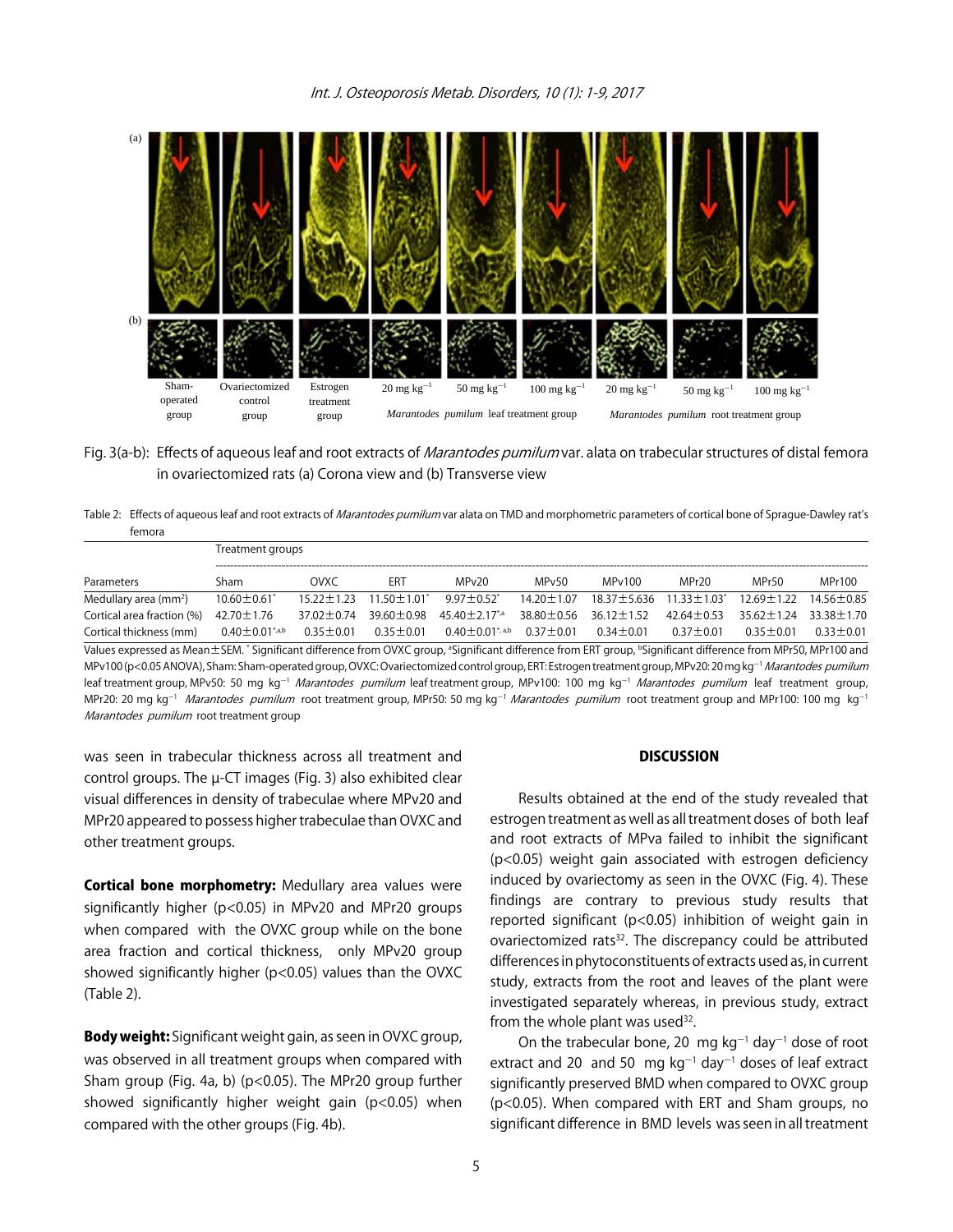

Fig. 4(a-b): Effect of aqueous leaf and root extracts of *Marantodes pumilum* var. alata on body weight of ovariectomized rats, (a) Leaf extracts and (b) Root extracts

Sham: Sham-operated group, ERT: Estrogen treatment group, OVXC: Ovariectomized control group, MPv20: 20 mg kg<sup>-1</sup> Marantodes pumilum leaf treatment group, MPv50: 50 mg kg<sup>-1</sup> *Marantodes pumilum* leaf treatment group, MPv100: 100 mg kg<sup>-1</sup> *Marantodes pumilum* leaf treatment group, MPr20: 20 mg kg<sup>-1</sup> *Marantodes pumilum* root treatment group, MPr50: 50 mg kg<sup>-1</sup> *Marantodes pumilum* root treatment group and MPr100: 100 mg kg<sup>-1</sup> *Marantodes pumilum* root treatment group, Values expressed as Mean±SEM, \*Significantly different from OVXC and all other treatment groups, \*\*Significantly different from Sham, OVXC and all other treatment groups (p<0.05)

groups (Table 1). This result differs from outcome of previous study that revealed MPva root extract failed to prevent the loss of calcium content, a vital bone mineral, when compared to estrogen control group<sup>26</sup>. Observed deviation could be attributed to the fact that slightly higher dose (20  $\,$ mg kg $^{-1}$  day $^{-1}$ ) of plant extract was used in present as compared to lower dose, 17.5 mg  $kg^{-1}$  day<sup>-1</sup>, used in previous study<sup>26</sup>. The choice of doses used in this study was based on suggestion by author of previous study<sup>26</sup> and reports of no-adverse-effect level (NOAEL) following sub-chronic and reproductive toxicity studies at  $1000^{33}$  and 800 mg kg<sup>-1</sup> doses<sup>34</sup>, respectively. Moreover, densitometry result from  $\mu$ -CT processing is usually drawn from x-ray attenuation accrued to the entire mineral constituents of the bone and not due to calcium content only. On the cortical bone, similar to the sham and ERT groups, all leaf and root treatment groups showed significantly higher (p<0.05) Tissue Mineral Densities (TMD) values than the OVXC group (Fig. 2).

Morphometry parameters of trabecular bone micro-architecture, trabecular number and trabecular separation, were significantly higher (p<0.05) and lower, respectively, in both MPv20 and MPr20 groups when compared with OVXC group (Table 1). When compared with ERT and Sham groups, both MPv20 and MPr20 groups showed similar degree of protection of trabecular number and trabecular separation. The MPr20 group additionally protected the BV/TV better than ERT, Sham, OVXC and other treatment groups (p<0.05). Thus lower dose (20  $\,$ mg kg $^{-1}$  day $^{-1}$ ) of both root and leaf extracts, like ERT and Sham, preserved trabecular bone micro-architecture from estrogen deficiency-induced changes better than higher doses of 50 and 100  $\,$ mg kg $^{-1}$  day $^{-1}$  doses. However, at 20  $\,$ mg kg $^{-1}$  day $^{-1}$ dose, the root extract showed higher protective potency than the leaf extract. Micro-computed tomographic images obtained also revealed visual changes in density of the trabeculae that appeared to be consistent with the outcomes of quantitative morphometry (Fig. 3). The OVXC group appeared to have the lowest density of trabeculae while, similar to the Sham and ERT groups, MPv20 and MPr20 groups appeared to possess the highest density of trabeculae. Depletion in trabeculae to an extent similar to that of OVXC group was seen in other treatment groups in the order: MPv50<MPv100<MPr50<MPr100. These findings are similar to previous histomorphometric study $27$  that revealed that Marantodes pumilum var. alata root extract was able to preserved (p<0.05) morphometric parameters (bone volume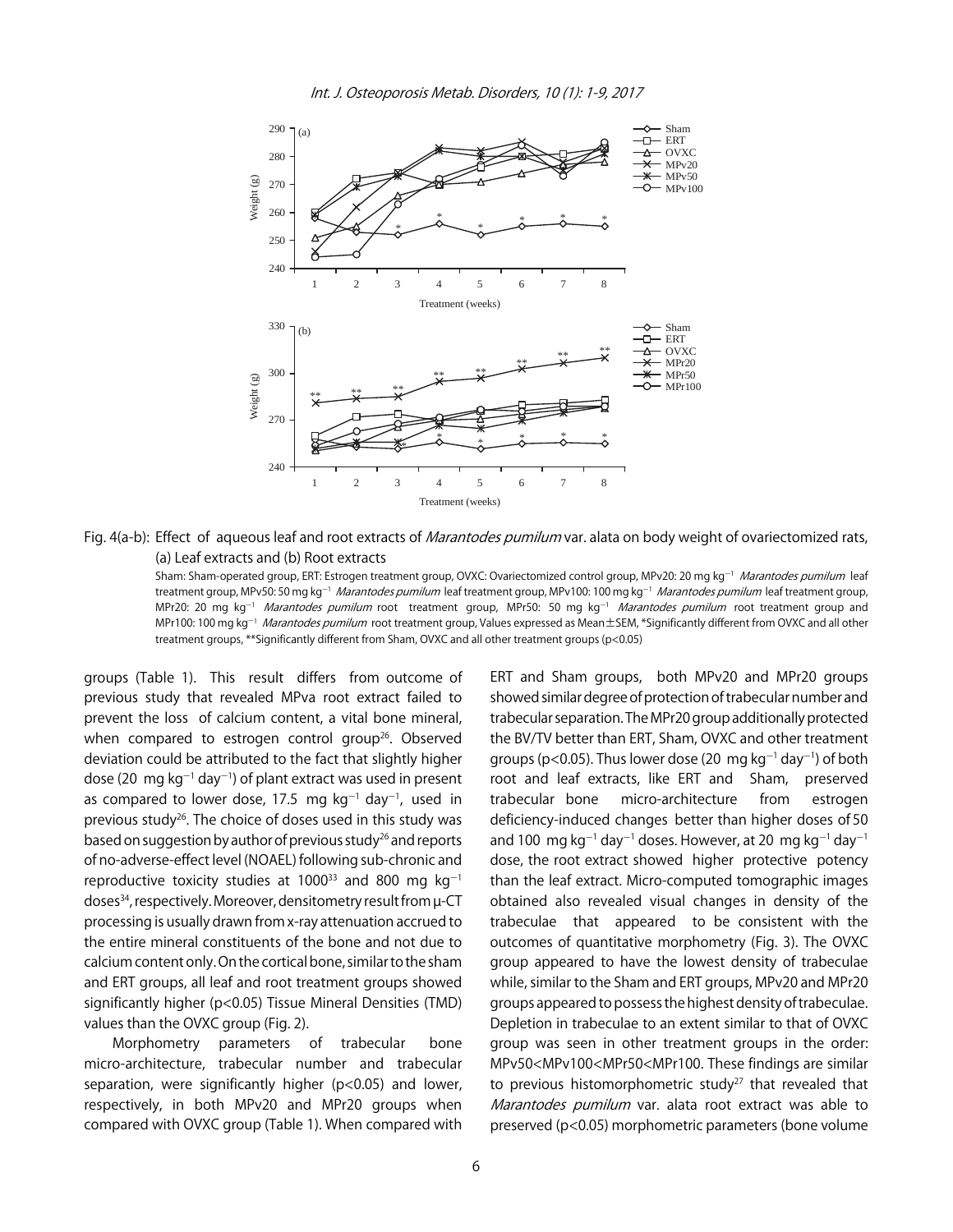fraction, trabecular thickness, trabecular number and trabecular separation) of stained femur bone section of estrogen-deficient rats. But, because previous morphometric study27 utilized a technique (Nikon Eclipse 80i microscope) in which data on underlying bone structures (3 Dimension) are drawn from assumptions of correlation from surface structures (2 Dimension) and in view of consistent plate-to-rod changes in bone during remodeling process, bone SMI and DA couldn't be obtained thus making the results doubtful. Moreover, previous study<sup>27</sup> did not explore extracts from the leaves and roots individually.

Morphometric parameters of the cortical bone micro-architecture, average cortical bone fraction and cortical thickness, were significantly (p<0.05) higher in MPv20 when compared with OVXC and other treatment groups to an extent similar to healthy animals (Sham). Medullary area was significantly lower (p<0.05) in both MPv20 and MPr20 groups when compared to OVXC group (Table 2). Thus, on the cortical bone, lower dose of 20 mg kg<sup>-1</sup> day<sup>-1</sup> of both leaf and root extracts was also more protective than higher doses of 50 and 100 mg  $kg^{-1}$  day<sup>-1</sup>. However, in this case, the leaf extract showed higher potency than the root extract as it preserved the average cortical bone fraction and cortical thickness better.

Complementing bone mineral density, the morphometry of bone micro-architecture also plays important role as a determinant of mechanical bone strength. The predictive value of mineral density and structural parameters are more reliable in prediction of fracture and diagnosis of other bone conditions<sup>35</sup>. Micro-computed tomography has become a gold standard tool for assessing bone morphology and micro-architecture in mice, rats and other small animals. Unlike conventional histomorphometric evaluation, utilized in previous study, CT utilizes X-ray attenuation data to reconstruct a 3D image of the intact bone with high precision in a much shorter time<sup>36</sup>. Because of its high resolution and 3D imaging nature, it is able to distinguish between differential changes in trabecular and cortical bone with excellent reproducibility and accuracy $37$ . In addition to quantitative morphometry, MCT can also be used to estimate bone tissue mineralization by comparing X-ray attenuation in bone samples with hydroxyapatite phantom of unknown density as a standard<sup>38</sup>. Results obtained in this study showed that aqueous leaf and root extracts of MPva at lower dose of 20 mg kg $^{-1}$  day $^{-1}$  were able to reverse changes in BMD, TMD as well as morphometric parameters of trabecular and cortical bone induced by estrogen deficiency (ovariectomy) to an extent similar to estrogen and better than higher doses of 50 and 100 mg  $kg^{-1}$  day<sup>-1</sup>. The little or no activity shown at higher doses simply implies that the extract exhibited a

dose-dependent decline in its osteo-protective properties that could be due pharmacodynamic and pharmacokinetic factors influenced by biological variations of experimental animals. In comparison, at 20  $\,$  mg kg<sup>-1</sup> day<sup>-1</sup> dose, the root extract showed slightly better osteo-protective effects on trabecular bone as it protected BV/TV significantly higher (p<0.05) than both positive controls (Sham and ERT) and other treatment doses of plant extract. Vice versa, the leaf extract was relatively more protective than the root extract on the cortical bone as it showed significantly higher (p<0.05) average cortical bone fraction and cortical thickness when compared with ovariectomized control group. Therefore, the root and leaf extract have differential protective effects on the trabecular and cortical bone. Observed differences may be attributed to the variation in nature and possibly concentration of phytochemicals present in the leaf and root extracts of the plant. The mechanism(s) via which Marantodes pumilum var. alata elicits its osteoprotective effects is yet to be understood. However, because phytoestrogens such as isoflavone have been reported to cause an improvement in bone density in lumbar spine of postmenopausal women possibly due to their anti-oxidant and anti-inflammatory properties<sup>25,39</sup>, osteo-protective action of *Marantodes pumilum* var. alata is being proposed to be due to its phytoestrogen content<sup>40,41</sup>.

#### **CONCLUSION**

Lower dose of 20 mg kg<sup>-1</sup> day<sup>-1</sup> of *Marantodes pumilum* var. alata root and leaf extracts possess better osteo-protective properties in postmenopausal osteoporotic rats than higher doses of 50 and 100 mg  $kg^{-1}$  day<sup>-1</sup> to similar degree as estrogen treatment. Relatively, the root extract protected the trabecular bone structures better than the leaf extract while, on the cortical bone, the leaf extract showed better osteoprotection than the root extract.

#### SIGNIFICANCE STATEMENTS

This is the first study that looked into the individual osteoprotective effects of the aqueous leaf and root extracts of Marantodes pumilum var. alata in post-menopausal rat model using investigative technique, computed tomography, which explores bone structures from a real 3D perspective. Results obtained at the end of this study revealed that lower dose of 20  $\,$  mg kg<sup>-1</sup> day<sup>-1</sup> of both leaf and root extracts of Marantodes pumilum var. alata preserved bone mineral density as well as micro-architecture of both trabecular and cortical bone of post-menopausal rat better than higher doses of 50 and 100 mg kg $^{-1}$ day $^{-1}$ . This data provides useful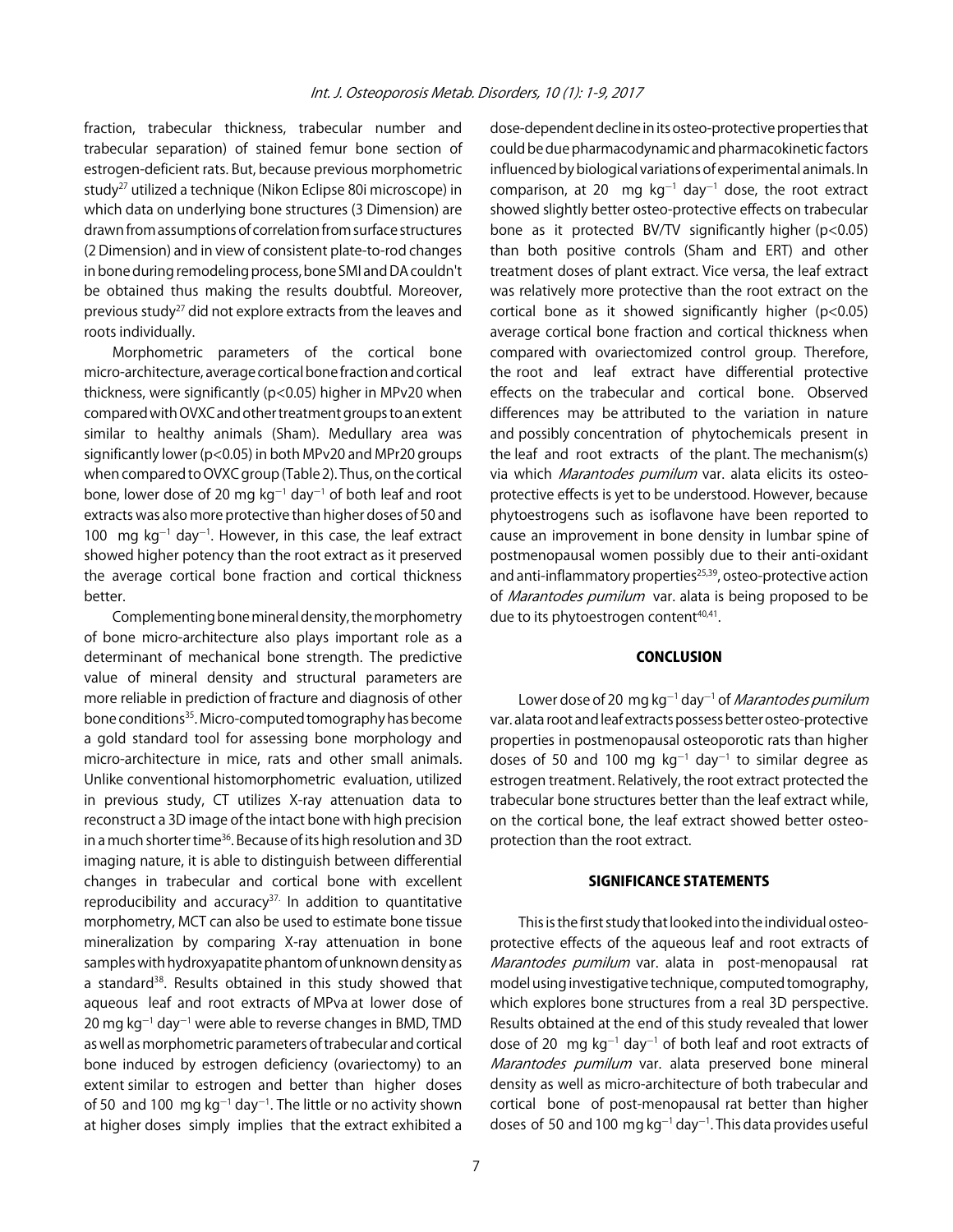information on the optimal dose and scope of osteoprotective activity of *Marantodes pumilum* var. alata that may find usefulness in planning future researches.

#### ACKNOWLEDGMENTS

The authors wish to acknowledge the support of Faculty of Medicine, Universiti Kebangsaan Malaysia and Malaysian Ministry of Agriculture (Grant: NH1014D031). We also wish to acknowledge the technical support from Azlan bin Mohd Arlamsyah and Fadhlullah Zuhair Jafar Sidik of Department of Pharmacology, Faculty of Medicine, UKM; Nor-Ashila Aladdin of Department of Pharmacognosy, Faculty of Pharmacy, UKM; and Fauzi Mohammed Busra of Tissue Engineering Center (TEC), HUKM.

#### **REFERENCES**

- 1. Avendano, M., M.M. Glymour, J. Banks and J.P. Mackenbach, 2009. Health disadvantage in US adults aged 50 to 74 years: A comparison of the health of rich and poor Americans with that of Europeans. Am. J. Public Health, 99: 540-548.
- 2. Kinsella, K.G. and H. Wan, 2008. An Aging World: 2008. U.S. Department of Commerce, Washington, DC., Pages: 91.
- 3. Keating, F.S.J., N. Manassiev and J.C. Stevenson, 2000. Estrogens and Osteoporosis. In: Menopause: Biology and Pathology, Rogerio, A.L., K. Jennifer and M. Robert (Eds.). Academic Press, California, pp: 509-514.
- 4. Anonymous, 1993. Consensus development conference: Diagnosis, prophylaxis and treatment of osteoporosis. Am. J. Med., 94: 646-650.
- 5. WHO., 2007. WHO scientific group on the assessment of osteoporosis at primary health care level. Summary Meeting Report, World Health Organization, Geneva.
- 6. International Osteoporosis Foundation, 2009. Facts and statistics about osteoporosis and its impact. J. Bone Min. Res., 4: 113-118.
- 7. Cooper, C. and L.J. Melton III, 1992. Epidemiology of osteoporosis. Trends Endocrinol. Metab., 3: 224-229.
- 8. Ismal, N.M., 1997. Postmenopausal osteoporosis: Epidemiology, pathophysiology and treatment. Malays. J. Pathol., 19: 21-25.
- 9. Lindsay, R., 1995. Estrogen Deficiency. In: Osteoporosis: Etiology, Diagnosis and Management, Riggs, B.L. (Ed.). Raven Press, New York, pp: 133-160.
- 10. Loh, K.Y. and H.K. Shong, 2007. Osteoporosis: Primary prevention in the community. Med. J. Malays., 62: 355-358.
- 11. Watts, N.B., J.P. Bilezikian, P.M. Camacho, S.L. Greenspan and S.T. Harris et al., 2010. American Association of Clinical Endocrinologists Medical Guidelines for Clinical Practice for the diagnosis and treatment of postmenopausal osteoporosis. Endocr. Pract., 16: 1-37.
- 12. Al-Azzawi, F., 2008. Prevention of postmenopausal osteoporosis and associated fractures: Clinical evaluation of the choice between estrogen and bisphosphonates. Gynaecol. Endocrinol., 24: 601-609.
- 13. Furness, S., H. Roberts, J. Marjoribanks and A. Lethaby, 2012. Hormone therapy in postmenopausal women and risk of endometrial hyperplasia. Cochrane Database Syst. Rev. 10.1002/14651858.CD000402.pub4.
- 14. Shumaker, S.A., C. Legault, S.R. Rapp, L. Thal and R.B. Wallace et al., 2003. Estrogen plus progestin and the incidence of dementia and mild cognitive impairment in postmenopausal women: The Women's Health Initiative memory study: A randomized controlled trial. J. Am. Med. Assoc., 289: 2651-2662.
- 15. Writing Group for the Women's Health Initiative Investigators, 2002. Risks and benefits of estrogen plus progestin in healthy postmenopausal women: Principal results from the women's health initiative randomized controlled trial. J. Am. Med. Assoc., 288: 321-323.
- 16. Stuenkel, C.A., M.L.S. Gass, J.E. Manson, R.A. Lobo, L. Pal, R.W. Rebar and J.E. Hall, 2012. A decade after the Women's health initiative-the experts do agree. Fertil. Sterility, 98: 313-314.
- 17. Richards, J.B., L. Joseph, K. Schwartzman, N. Kreiger, A. Tenenhouse and D. Goltzman, 2006. The effect of cyclooxygenase-2 inhibitors on bone mineral density: Results from the Canadian multicentre osteoporosis study. Osteoporosis Int., 17: 1410-1419.
- 18. Rao, L.G. and A.V. Rao, 2013. Oxidative Stress and Antioxidants in the Risk of Osteoporosis-Role of the Antioxidants Lycopene and Polyphenols. In: Topics in Osteoporosis, Valdes-Flores, M. (Ed.). InTech, USA., pp: 117-162.
- 19. Rees, M., 2011. Management of the menopause: Integrated health-care pathway for the menopausal woman. Menopause Int., 17: 50-54.
- 20. The Plant List, 2010. Version 1 of the plant list. http://www.theplantlist.org/.
- 21. Burkill, I.H., 1935. Dictionary of the Economic Products of the Malay Peninsula. Vol. 2, Crown Agents of the Colonies, London, England, Pages: 1290.
- 22. Chua, L.S., S.Y. Lee, N. Abdullah and M.R. Sarmidi, 2012. Review on *Labisia pumila* (Kacip Fatimah): Bioactive phytochemicals and skin collagen synthesis promoting herb. Fitoterapia, 83: 1322-1335.
- 23. Karimi, E., H.Z.E. Jaafar and S. Ahmad, 2011. Phytochemical analysis and antimicrobial activities of methanolic extracts of leaf, stem and root from different varieties of *Labisia pumila* Benth. Molecules, 16: 4438-4450.
- 24. Ali, Z. and I.A. Khan, 2011. Alkyl phenols and saponins from the roots of *Labisia pumila* (Kacip Fatimah). Phytochemistry, 72: 2075-2080.